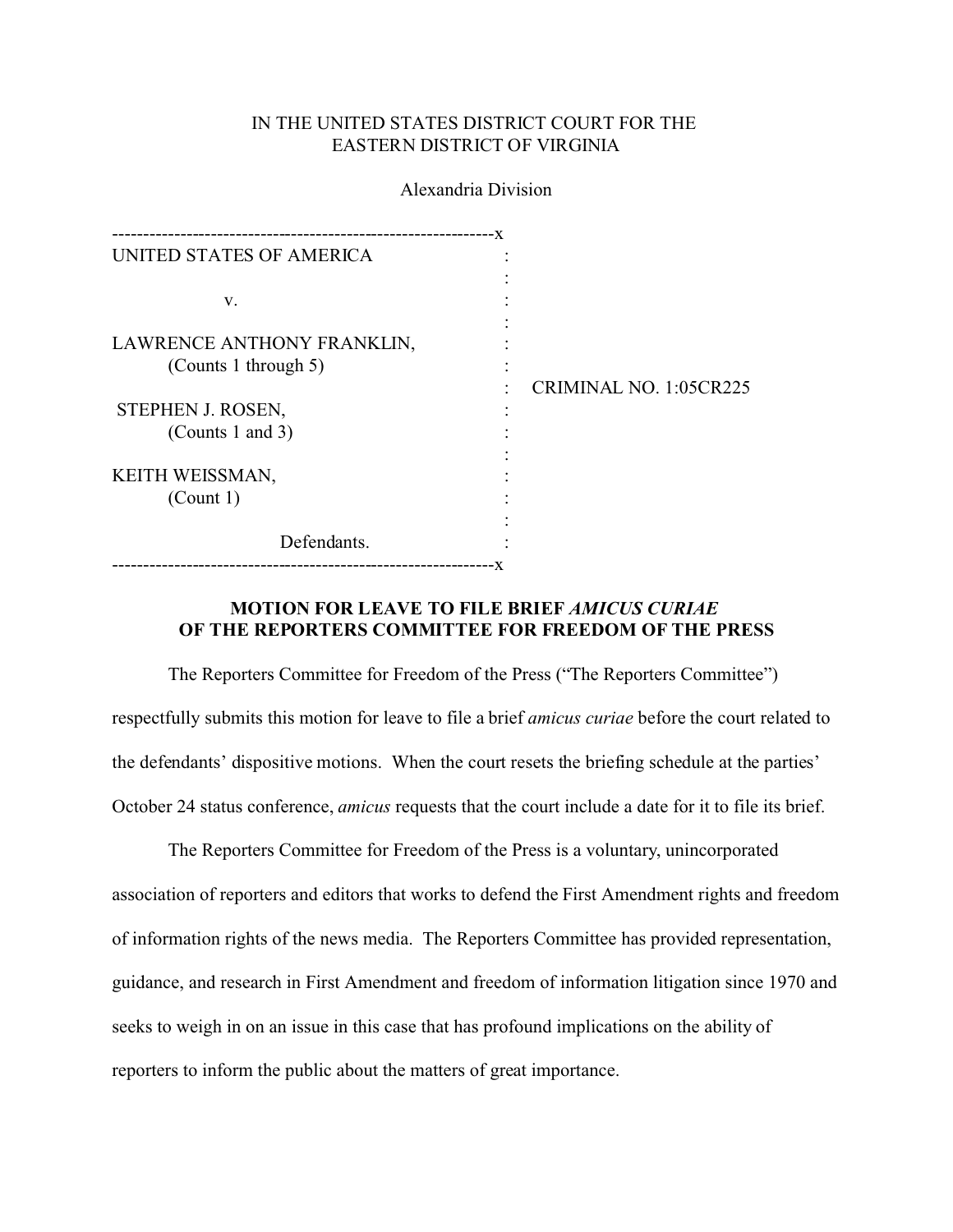*Amicus* believes that a memorandum of law may assist the court due to its experience analyzing legal issues that touch on First Amendment rights. While the *amicus* takes no position on whether the charges in this case should be dismissed, it believes that the court should consider the broad implications of the government's use of the statute under which these defendants are charged, especially the extent to which that use would infringe on the rights of the news media.

The indictments in this case raise issues that could well affect the very nature of how journalism can be practiced. The defendant private citizens have been charged for conspiring to "communicate" national defense information "to any persons not entitled to receive it." 18 U.S.C. § 793(d). Overly broad, this language applies to any private party who speaks about national defense information regardless of their intent or whom they speak to. These charges potentially eviscerate the primary function of journalism – to gather and publicize information of public concern – particularly where the most valuable information to the public is information that other people, such as the government, want to conceal. When information is brought to light, the public can participate in and serve as a check on the government. *See, e.g., Westmoreland v. Columbia Broadcasting System, Inc.*, 752 F.2d 16, 22 (2d Cir. 1984) ("a major purpose of [the First] Amendment was to protect the free discussion of governmental affairs.") (citing *Mills v. Alabama*, 384 U.S. 214, 218 (1966)); *Brown & Williamson Tobacco Corp. v. Federal Trade Commission*, 710 F.2d 1165, 1179 (6th Cir. 1983) ("secrecy insulates the participants, masking impropriety, obscuring incompetence, and concealing corruption."). Public scrutiny is crucial in these times as the government increasingly withholds information. *See, e.g.*, *Secrecy Report Card 2005* (OpenTheGovernment.org, Washington, D.C.) at 1, 2, 6-7 (findings include that: (1) the Foreign Intelligence Surveillance Court approved 1,754 orders in 2004 (up from 932 in 2001) but reveals no information about the activities investigated; (2) the federal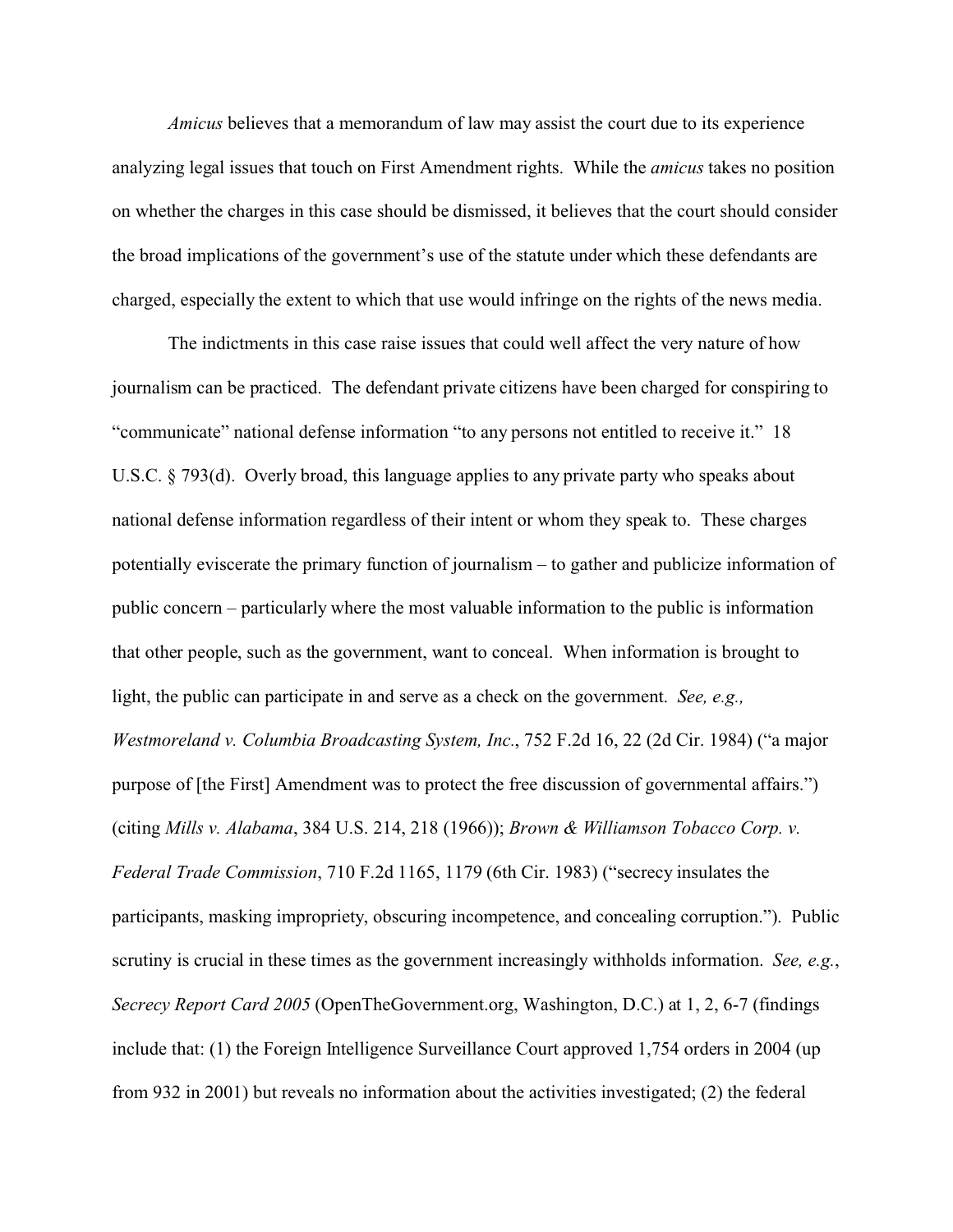government used the state secrets privilege to withhold information only four times between 1953 and 1976, but more than 23 times since 2001).

Journalists are increasingly concerned about recent government actions that have limited the flow of information to the public. While the government certainly has a legitimate interest in keeping national security information out of the wrong hands, an overly aggressive approach that interferes with the flow of information to the public and its ability to hold its government accountable can undermine the democratic principles we all seek to defend. After the 2001 terrorism attacks, Attorney General John Ashcroft concluded that the government needed to more aggressively seek out sources of leaks and enforce existing laws to clamp down on national security. In a letter addressed to Congress received by the Federation of American Scientists, Ashcroft advised Congress that "we must entertain new approaches to *deter, identify, and punish those who engage in the practice of unauthorized disclosures of classified information*." Letter from John Ashcroft, Attorney General, Office of the Attorney General, Washington, D.C. to J. Dennis Hastert, Speaker of the House of Representatives, Washington, D.C. (October 15, 2002) (emphasis added) at www.fas.org/sgp/othergov/dojleaks.html. The instant indictments are evidence of this new policy. Irrespective of the merits of the defendants' case, these indictments place reporters in a precarious position.

*Amicus* the Reporters Committee does not take a position on whether the charges against the two defendants should be dismissed. However, now is the best time for the court to consider the implications of such a broad reading of this statute, when the defendants will soon be asking it to consider the appropriateness of the application of the statute.

Should the court grant the *amicus's* motion, the government will not be prejudiced by the *amicus's* submission. The *amicus* would comply with the deadline that the court establishes at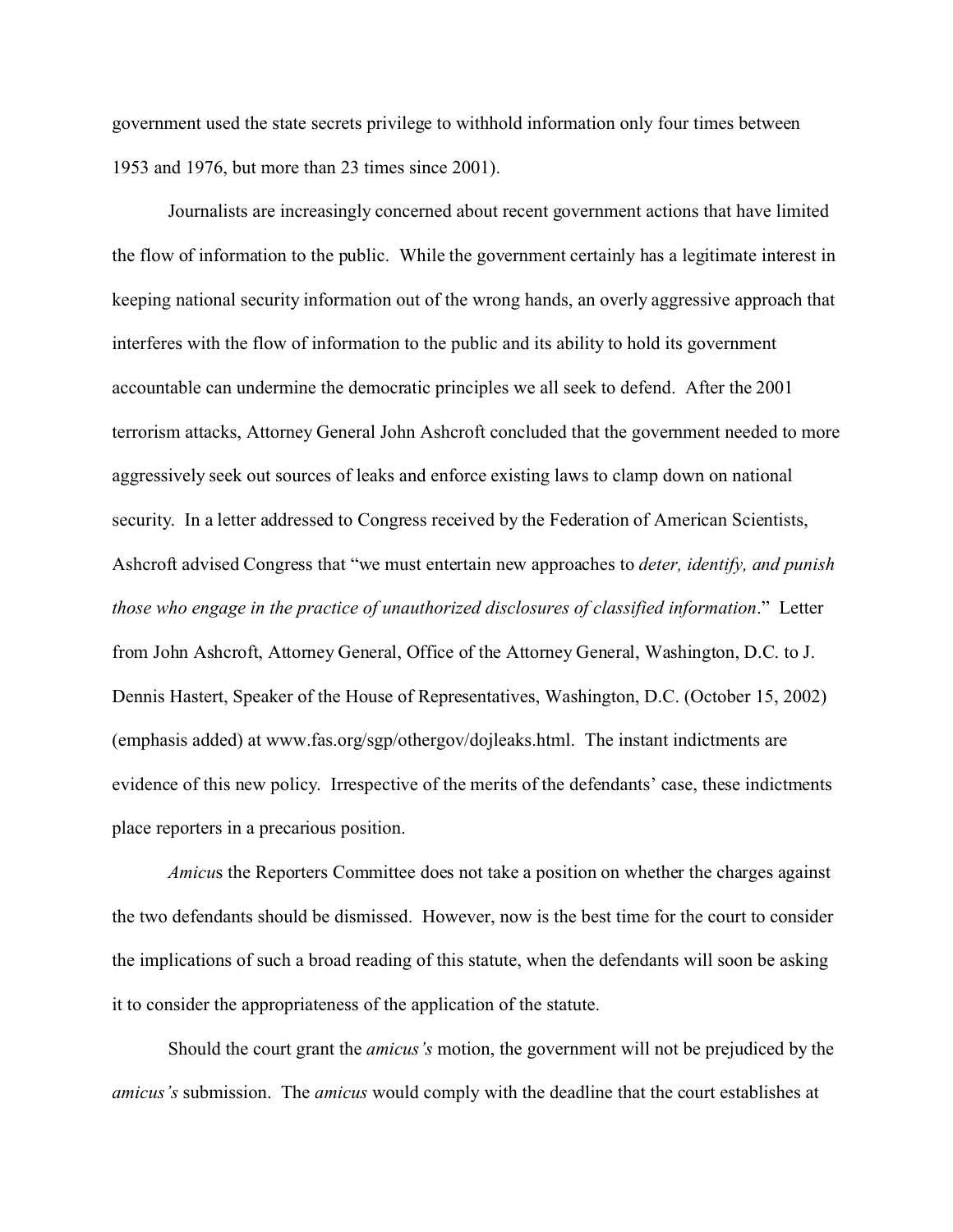the parties' October 24 status conference that permits the government an appropriate opportunity to respond.

## **CONCLUSION**

For the foregoing reasons, *amicus* respectfully submits that the Court should grant leave

to file the proposed brief *amicus curiae*.

Date: October 12, 2005 Respectfully submitted,

Susan K. Burgess, Esq. (VBN 65313) 1101 Wilson Boulevard, Suite 1100 Arlington, VA 22209 (703) 807-2100

\_\_\_\_\_\_\_\_\_\_\_\_\_\_\_\_\_\_\_\_\_\_\_\_\_

*Attorney for Amicus Curiae The Reporters Committee for Freedom of the Press*